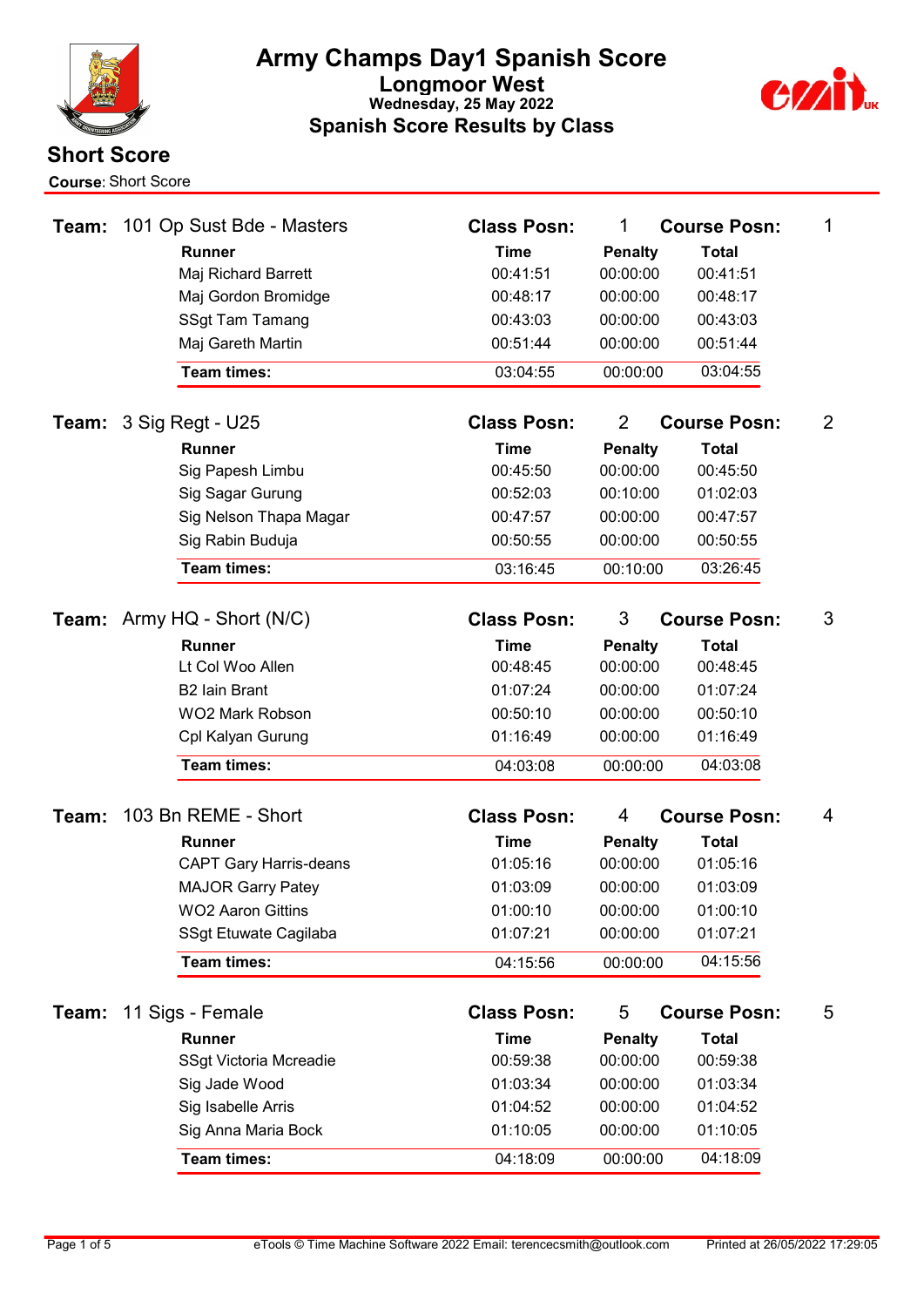



|       | <b>Team: 15 Sig Regt - Short</b>           | <b>Class Posn:</b>      | 6                          | <b>Course Posn:</b>      | 6  |
|-------|--------------------------------------------|-------------------------|----------------------------|--------------------------|----|
|       | <b>Runner</b>                              | <b>Time</b>             | <b>Penalty</b>             | <b>Total</b>             |    |
|       | <b>SSgt Michael Upton</b>                  | 00:45:33                | 00:00:00                   | 00:45:33                 |    |
|       | <b>WO1 Brian Saxton</b>                    | 01:02:44                | 00:00:00                   | 01:02:44                 |    |
|       | <b>LCpl Lukas Hatter</b>                   | 01:22:46                | 00:00:00                   | 01:22:46                 |    |
|       | Sig Christopher Gotch-Harper               | 01:20:18                | 00:00:00                   | 01:20:18                 |    |
|       | <b>Team times:</b>                         | 04:31:21                | 00:00:00                   | 04:31:21                 |    |
| Team: | 154 RLC - Short                            | <b>Class Posn:</b>      | $\overline{7}$             | <b>Course Posn:</b>      | 7  |
|       | <b>Runner</b>                              | <b>Time</b>             | <b>Penalty</b>             | <b>Total</b>             |    |
|       | Ssgt Mark Wardle                           | 00:52:47                | 00:00:00                   | 00:52:47                 |    |
|       | <b>Lcpl Stephen Oneill</b>                 | 01:26:36                | 00:00:00                   | 01:26:36                 |    |
|       | Pte Ramsey Wilson                          | 01:21:14                | 00:00:00                   | 01:21:14                 |    |
|       | Pte Ellie Bryce                            | 01:13:17                | 00:00:00                   | 01:13:17                 |    |
|       | <b>Team times:</b>                         | 04:53:54                | 00:00:00                   | 04:53:54                 |    |
| Team: | 152 Regt RLC - Short                       | <b>Class Posn:</b>      | 8                          | <b>Course Posn:</b>      | 8  |
|       |                                            |                         |                            |                          |    |
|       | <b>Runner</b><br><b>Capt Gregory Byers</b> | <b>Time</b><br>01:14:41 | <b>Penalty</b><br>00:10:00 | <b>Total</b><br>01:24:41 |    |
|       | <b>WO1 Matthew Macrae</b>                  | 01:09:30                | 00:00:00                   | 01:09:30                 |    |
|       | Cpl Matthew Chapman                        | 01:06:30                | 00:00:00                   | 01:06:30                 |    |
|       | Cpl Steven Brown                           | 01:18:37                | 00:00:00                   | 01:18:37                 |    |
|       |                                            |                         |                            |                          |    |
|       | <b>Team times:</b>                         | 04:49:18                | 00:10:00                   | 04:59:18                 |    |
| Team: | 12 Regt RA - U25                           | <b>Class Posn:</b>      | 9                          | <b>Course Posn:</b>      | 9  |
|       | <b>Runner</b>                              | <b>Time</b>             | <b>Penalty</b>             | <b>Total</b>             |    |
|       | <b>Gnr Darnell Pace-Walker</b>             | 01:15:59                | 00:20:00                   | 01:35:59                 |    |
|       | Gnr Max Bull                               | 01:01:37                | 00:00:00                   | 01:01:37                 |    |
|       | <b>Gnr Tbc Hume</b>                        | 00:59:06                | 00:00:00                   | 00:59:06                 |    |
|       | <b>Gnr Tbc Shaw</b>                        | 01:24:37                | 00:30:00                   | 01:54:37                 |    |
|       | Team times:                                | 04:41:19                | 00:50:00                   | 05:31:19                 |    |
|       | Team: 204 (NI) Fd Hosp - Female            | <b>Class Posn:</b>      | 10                         | <b>Course Posn:</b>      | 10 |
|       | <b>Runner</b>                              | <b>Time</b>             | <b>Penalty</b>             | <b>Total</b>             |    |
|       | Maj Christine Mitchell                     | 01:22:43                | 00:00:00                   | 01:22:43                 |    |
|       | Lt Col Amanda Byers                        | 01:07:32                | 00:00:00                   | 01:07:32                 |    |
|       | <b>Capt Ruth Matchett</b>                  | 01:39:53                | 00:00:00                   | 01:39:53                 |    |
|       | Pte Katie Walker                           | 01:27:44                | 00:00:00                   | 01:27:44                 |    |
|       | Team times:                                | 05:37:52                | 00:00:00                   | 05:37:52                 |    |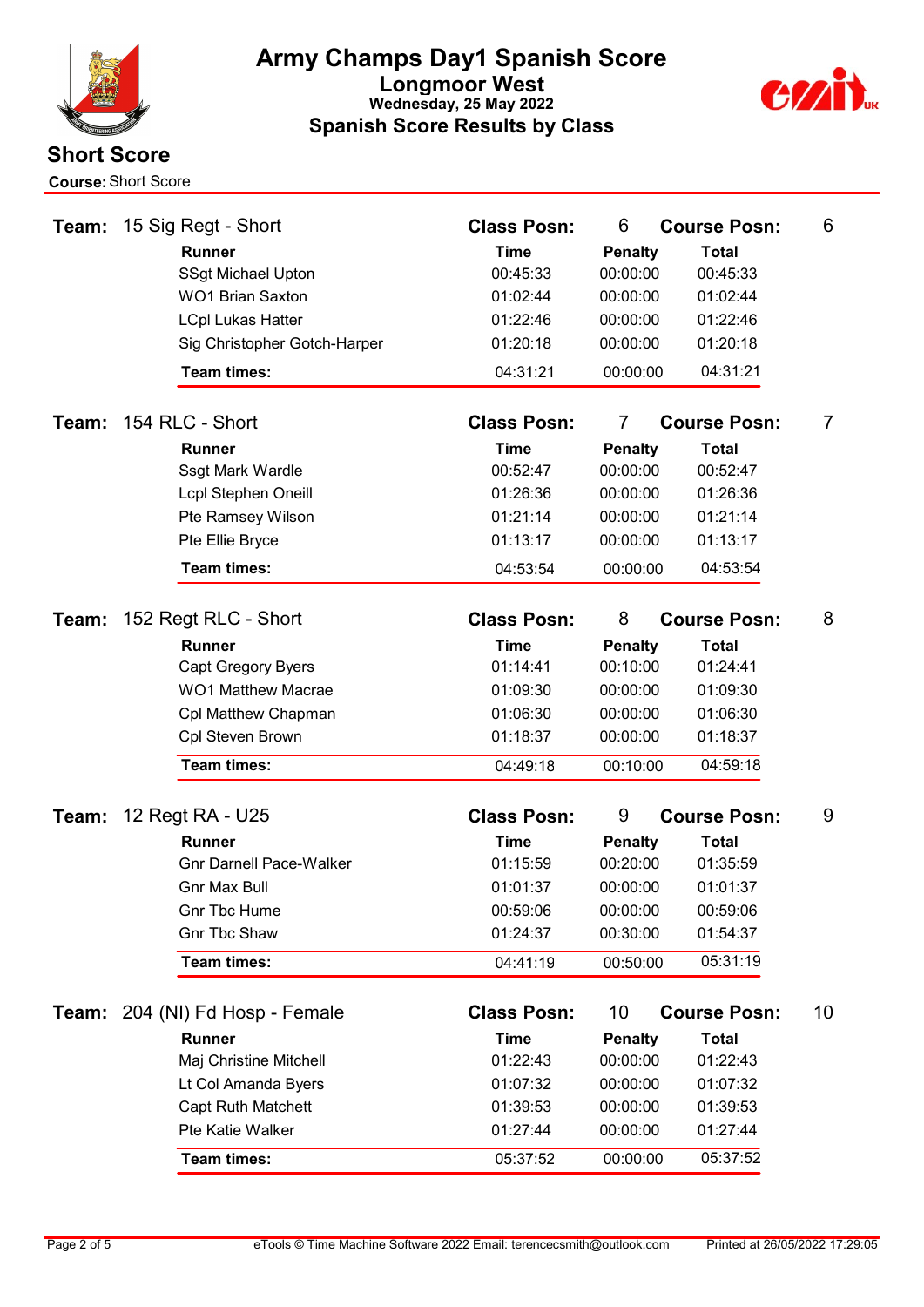



|                          | <b>Team:</b> Def Sch of Transport - Short | <b>Class Posn:</b> | 11             | <b>Course Posn:</b> | 11              |
|--------------------------|-------------------------------------------|--------------------|----------------|---------------------|-----------------|
|                          | <b>Runner</b>                             | <b>Time</b>        | <b>Penalty</b> | <b>Total</b>        |                 |
|                          | <b>LCpl Caitlyn Bunkum</b>                | 01:40:17           | 00:00:00       | 01:40:17            |                 |
|                          | Cpl Faye Bolton                           | 01:36:17           | 00:00:00       | 01:36:17            |                 |
|                          | Cpl David marsh                           | 01:07:05           | 00:00:00       | 01:07:05            |                 |
|                          | <b>LCpl Nathan Edmond</b>                 | 01:18:16           | 00:00:00       | 01:18:16            |                 |
|                          | Team times:                               | 05:41:55           | 00:00:00       | 05:41:55            |                 |
| Team: 22SR - U25         |                                           | <b>Class Posn:</b> | 12             | <b>Course Posn:</b> | 12 <sup>°</sup> |
|                          | <b>Runner</b>                             | <b>Time</b>        | <b>Penalty</b> | <b>Total</b>        |                 |
|                          | Cpl Joseph Kelly                          | 01:06:49           | 00:00:00       | 01:06:49            |                 |
|                          | LCpl Sandesh Rai                          | 02:05:00           | 00:00:00       | 02:05:00            |                 |
|                          | LCpl Aman Jarga Magar                     | 01:16:46           | 00:00:00       | 01:16:46            |                 |
|                          | Sig Anil Gurung                           | 01:24:40           | 00:00:00       | 01:24:40            |                 |
|                          | Team times:                               | 05:53:15           | 00:00:00       | 05:53:15            |                 |
|                          |                                           |                    |                |                     |                 |
| Team: AFC - Short        |                                           | <b>Class Posn:</b> | 13             | <b>Course Posn:</b> | 13              |
|                          | <b>Runner</b>                             | <b>Time</b>        | <b>Penalty</b> | <b>Total</b>        |                 |
|                          | LSgt Ben Smith                            | 01:24:45           | 00:30:00       | 01:54:45            |                 |
|                          | <b>Cpl Matthew Smith</b>                  | 01:11:39           | 00:10:00       | 01:21:39            |                 |
|                          | Cpl Kieran Sowter                         | 00:58:45           | 00:00:00       | 00:58:45            |                 |
|                          | Cpl Declan Graham                         | 01:31:39           | 00:30:00       | 02:01:39            |                 |
|                          | Team times:                               | 05:06:48           | 01:10:00       | 06:16:48            |                 |
| <b>Team: RDG - Short</b> |                                           | <b>Class Posn:</b> | 14             | <b>Course Posn:</b> | 14              |
|                          | <b>Runner</b>                             | <b>Time</b>        | <b>Penalty</b> | <b>Total</b>        |                 |
|                          | <b>SSgt Kirsty McDermott</b>              | 01:32:33           | 00:00:00       | 01:32:33            |                 |
|                          | Sgt Nawaraj Gurung                        | 01:02:14           | 00:00:00       | 01:02:14            |                 |
|                          | <b>LCpl Arpan Gurung</b>                  | 01:18:42           | 00:40:00       | 01:58:42            |                 |
|                          | Tpr Joshua Allen                          | 01:48:03           | 00:50:00       | 02:38:03            |                 |
|                          | Team times:                               | 05:41:32           | 01:30:00       | 07:11:32            |                 |
| Team:                    | 8 REME - U25                              | <b>Class Posn:</b> | 15             | <b>Course Posn:</b> | 15 <sub>2</sub> |
|                          | <b>Runner</b>                             | <b>Time</b>        | <b>Penalty</b> | <b>Total</b>        |                 |
|                          | <b>Cfn Matthews Mark Reeves</b>           | 01:35:22           | 00:00:00       | 01:35:22            |                 |
|                          | Cfn Owen Woodward                         | 01:58:55           | 00:00:00       | 01:58:55            |                 |
|                          | Cfn Baldwin                               | 01:40:59           | 00:50:00       | 02:30:59            |                 |
|                          | Cfn Sebastian Goodall                     | 01:19:43           | 00:00:00       | 01:19:43            |                 |
|                          | Team times:                               | 06:34:59           | 00:50:00       | 07:24:59            |                 |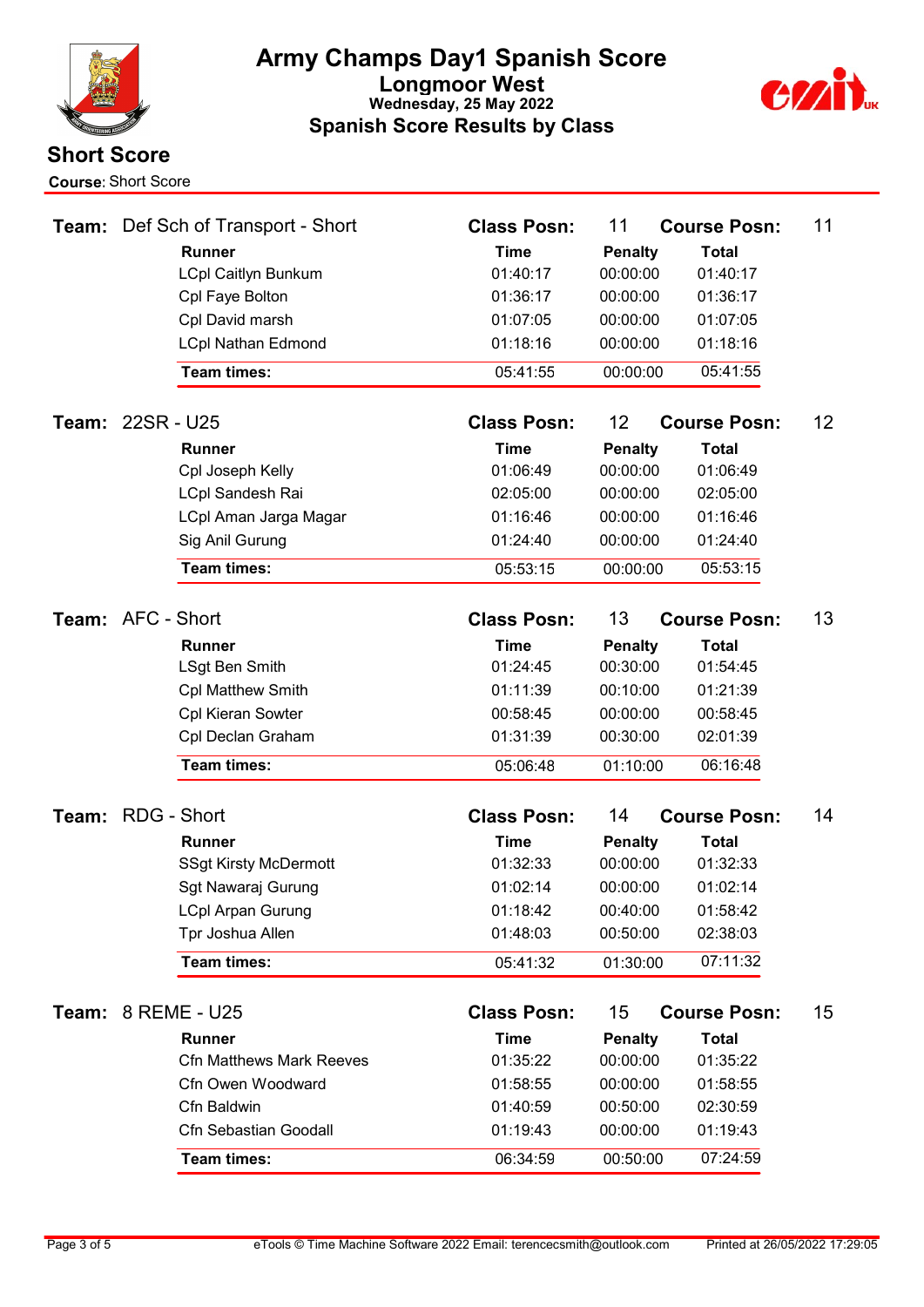



| Team: | 9 Regt RLC - Short         | <b>Class Posn:</b> | 16             | <b>Course Posn:</b> | 16 |
|-------|----------------------------|--------------------|----------------|---------------------|----|
|       | <b>Runner</b>              | <b>Time</b>        | <b>Penalty</b> | <b>Total</b>        |    |
|       | Sgt Amit Shakya            | 02:09:59           | 01:20:00       | 03:29:59            |    |
|       | Pte Yubaraj Khatri         | 01:23:37           | 00:00:00       | 01:23:37            |    |
|       | PTE Prashant Rai           | 01:19:28           | 00:00:00       | 01:19:28            |    |
|       | <b>LCPL Ajay Ghale</b>     | 01:06:10           | 00:30:00       | 01:36:10            |    |
|       | Team times:                | 05:59:14           | 01:50:00       | 07:49:14            |    |
| Team: | 11 Regt RLC - Short        | <b>Class Posn:</b> | 17             | <b>Course Posn:</b> | 17 |
|       | <b>Runner</b>              | <b>Time</b>        | <b>Penalty</b> | <b>Total</b>        |    |
|       | Sgt Devraj Thapa           | 01:23:42           | 00:00:00       | 01:23:42            |    |
|       | <b>LCpl Jacob English</b>  | 01:15:00           | 00:00:00       | 01:15:00            |    |
|       | <b>LCpl Vishal Kataria</b> | 02:12:55           | 01:50:00       | 04:02:55            |    |
|       | <b>LCpl Yogendra Limbu</b> | 01:13:04           | 00:00:00       | 01:13:04            |    |
|       | Team times:                | 06:04:41           | 01:50:00       | 07:54:41            |    |
| Team: | 101 Bn REME - Short A      | <b>Class Posn:</b> | 18             | <b>Course Posn:</b> | 18 |
|       | <b>Runner</b>              | <b>Time</b>        | <b>Penalty</b> | <b>Total</b>        |    |
|       | Cfn Jonathan Swithinbank   | 01:16:04           | 00:00:00       | 01:16:04            |    |
|       | <b>Cpl Anthony Morris</b>  | 01:17:17           | 00:00:00       | 01:17:17            |    |
|       | Cpl Andy Price             | 01:32:49           | 00:00:00       | 01:32:49            |    |
|       | Cpl Craig Lewis            | 01:52:48           | 02:00:00       | 03:52:48            |    |
|       | Team times:                | 05:58:58           | 02:00:00       | 07:58:58            |    |
|       |                            |                    |                |                     |    |
| Team: | 103 Bn REME - Short B      | <b>Class Posn:</b> | 19             | <b>Course Posn:</b> | 19 |
|       | <b>Runner</b>              | <b>Time</b>        | <b>Penalty</b> | <b>Total</b>        |    |
|       | <b>LBdr Tommie Hamer</b>   | 02:11:50           | 00:00:00       | 02:11:50            |    |
|       | SSgt John OCallaghan       | 02:14:54           | 00:00:00       | 02:14:54            |    |
|       | Sgt Freddie Angomah        | 02:13:35           | 00:00:00       | 02:13:35            |    |
|       | Cfn Zak Peters             | 02:06:51           | 00:00:00       | 02:06:51            |    |
|       | Team times:                | 08:47:10           | 00:00:00       | 08:47:10            |    |
| Team: | 3 Regt AAC - Short         | <b>Class Posn:</b> | 20             | <b>Course Posn:</b> | 20 |
|       | Runner                     | <b>Time</b>        | <b>Penalty</b> | <b>Total</b>        |    |
|       | <b>LCpl Jack Edwards</b>   | 01:13:16           | 00:10:00       | 01:23:16            |    |
|       | <b>LCpl Samuel Warters</b> | 01:27:58           | 00:00:00       | 01:27:58            |    |
|       | <b>Airtpr Paul Oliver</b>  | 01:06:19           | 00:30:00       | 01:36:19            |    |
|       | Airtpr Kian Williams       | 02:07:12           | 02:30:00       | 04:37:12            |    |
|       | Team times:                | 05:54:45           | 03:10:00       | 09:04:45            |    |